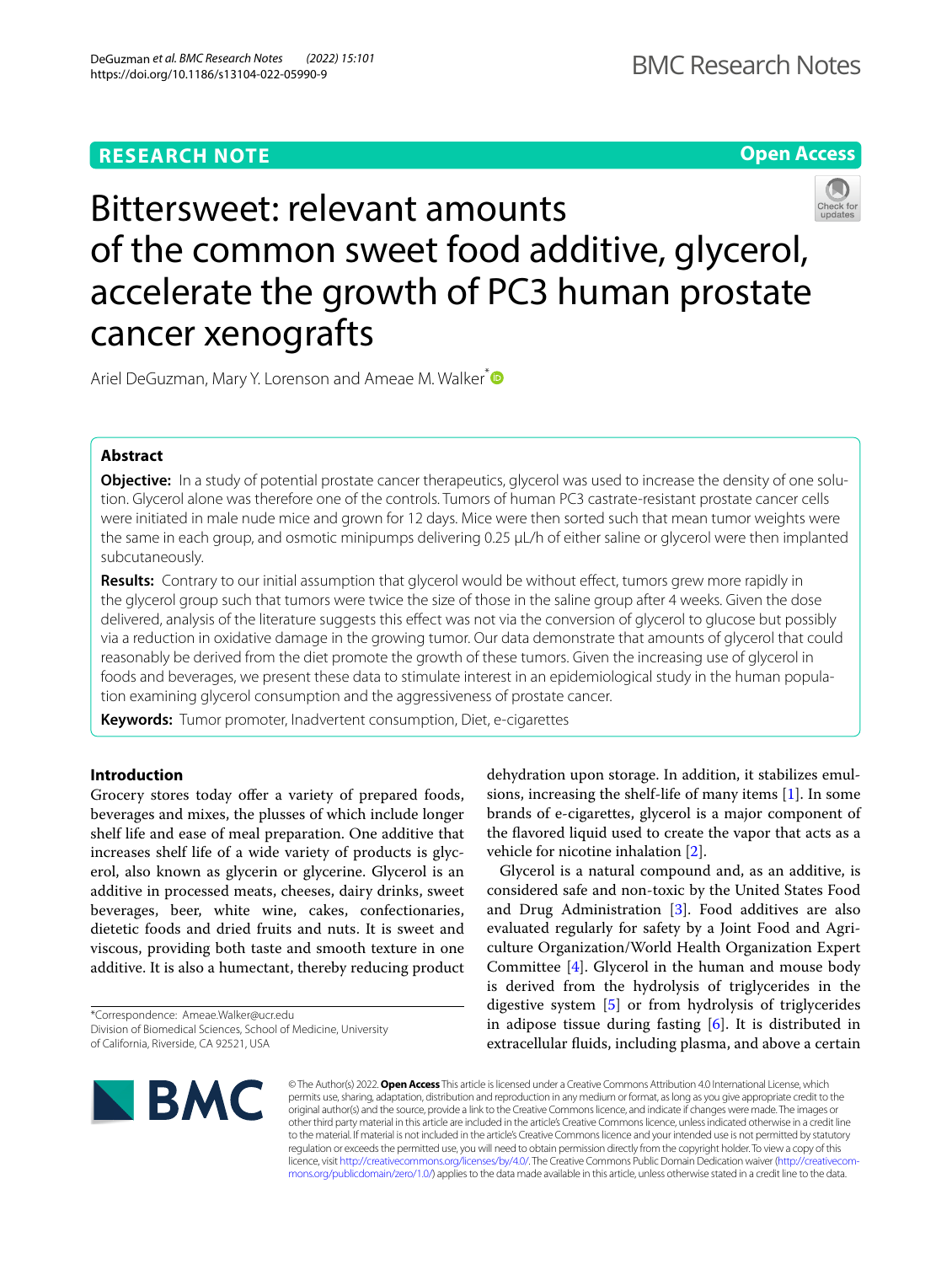threshold is excreted by the kidneys. It is phosphorylated to glycerol-3-phosphate (G3P) by glycerol kinase in the liver (80–90%) and kidneys (10–20%) and can be metabolized to glucose [[7\]](#page-3-6). Normal serum levels of glycerol in adult humans range from 0.05 to 0.1 mmol/L, although values of 0.07 mmol/L and above correlate with obesity and insulin resistance [\[6](#page-3-5)].

Prostate cancer is the second leading cause of cancer deaths in men in the United States and 1 in 8 men will develop prostate cancer at some point in their life [\[8](#page-3-7)]. While a majority of prostate cancers initially respond to androgen deprivation therapy, most will eventually progress to a castrate-resistant state. PC3 cells are a human prostate cancer cell line, derived from a bone metastasis of stage IV castrate-resistant adenocarcinoma, frequently used as a xenograft model in immunocompromised mice to test new therapeutics aimed at late-stage disease. This brief report documents a serendipitous fnding resulting from the use of glycerol to increase viscosity of a test therapeutic. Comparison of the two controls used in the study demonstrated that small quantities of glycerol contributed to the growth of PC3 prostate cancer cell xenografts, causing a remarkable doubling of tumor size *versus* saline over a 4-week period.

## **Main text**

### **Materials and methods**

PC3 human prostate cancer cells were freshly obtained from American Type Culture Collection (ATCC CRL-1435, Manassas, VA) to ensure their authenticity. The stock was amplifed by culture in Modifed Eagle's medium supplemented with 10% fetal bovine serum. When ready to seed the tumors, trypsinized PC3 cells were washed in Dulbecco's phosphate buffered saline (DPBS) and then suspended in 50% Matrigel (Becton, Dickinson and Company, Franklin Lakes, NJ) in DPBS. Six-week-old male Foxn1 (Nu/Nu) Nude (Crl:NU-Foxn1nu, Charles River) mice were allowed to acclimate to their surroundings in a barrier facility for 2 weeks before experimentation. The mice were housed, 5 to a microisolator cage, with sterile paper chip bedding, and 12 h light–dark cycles, and were provided with sterile chow and water ad libitum. The cages were enriched with sterile nestlet domes. At eight weeks of age, mice were inoculated with  $5 \times 10^6$  PC3 cells, subcutaneously in the left fank (day 0), alternating between groups. On day 12, mice were assigned to each treatment group such that mean tumor sizes were the same and variance was  $< \pm 10$ %. On this day (between 8 and 10 am), Alzet osmotic minipumps (#2004, Alza, Palo Alto, CA), delivering  $0.25 \mu L/h$  of either saline or glycerol (>99.5%, Sigma-Aldrich, St Louis, MO; 1.26 g/mL), were implanted subcutaneously in the interscapular area, again alternating groups. Because implantation takes only a few minutes, isofurane anesthesia using a precision vaporizer was used such that post-surgical recovery was rapid. Implantation was performed in a laminar flow hood under aseptic conditions in a vivarium procedure room. Bupivacaine affords up to 8 h of post-surgical analgesia (7 mg/kg subcutaneously) and therefore was the analgesic of choice. Neosporin antibiotic ointment was applied externally to the wound-clipped incision. The health of the mice was subsequently checked daily, and wound clips were removed at days 17–19, according to incision healing. Animal weights and tumor sizes were assessed twice weekly. Tumor size was assessed by fne caliper measurements by technicians blind to the treatment groups. All mice were euthanized at day 44 by decapitation (to recover trunk blood) under low stress conditions (gentle handling, no sight or smell of procedure applied to previous animal) when the mean tumor weight in one group reached $\sim$ 1500 mg. All procedures involving animals were approved by the University of California, Riverside Institutional Animal Care and Use Committee (Protocol # A20190048E for AMW). Calculated tumor weight in these loose-skinned mice was based on the formula 1/2 (length  $\times$  width  $\times$  height) and an assumption that the tumor has the density of water (1  $g/cm<sup>3</sup>$ ). Because this is a calculated value, the ordinate on the tumor growth graph is labeled as relative tumor size (mg) to indicate that the mg measurement is not an actual weighed value. Data are presented as the mean  $\pm$  SEM of 5 animals per group. This number was based on the expectation that there would be no efect of glycerol and hence that both control groups in the larger study could likely be combined. Power analysis for the larger study, which study had to be discarded because of the glycerol effect, recommended a group size of 10 because of the therapeutic combination and dose– response aspects being investigated. Given normal variation and the simple saline *versus* glycerol, a group size of 5 would have been sufficient. Tumor growth rates in each group were compared by simple linear regression with 95% confdence intervals. Graphpad software (San Diego, CA) was used for all statistical analyses and production of the graphs.

## **Results**

Mice receiving glycerol at a dose of 0.315 mg/h  $(0.25 \mu L \times 1.26 \text{ g/mL})$  showed a steady, higher rate of PC3 xenograft growth *versus* those receiving saline (Fig. [1](#page-2-0), *p*<0.0001) such that the mean calculated weight in the glycerol group was twice that in the saline group at day 44 (1406 v 687 mg), at which time the study was terminated due to tumor burdens. Day 44 was 32 days after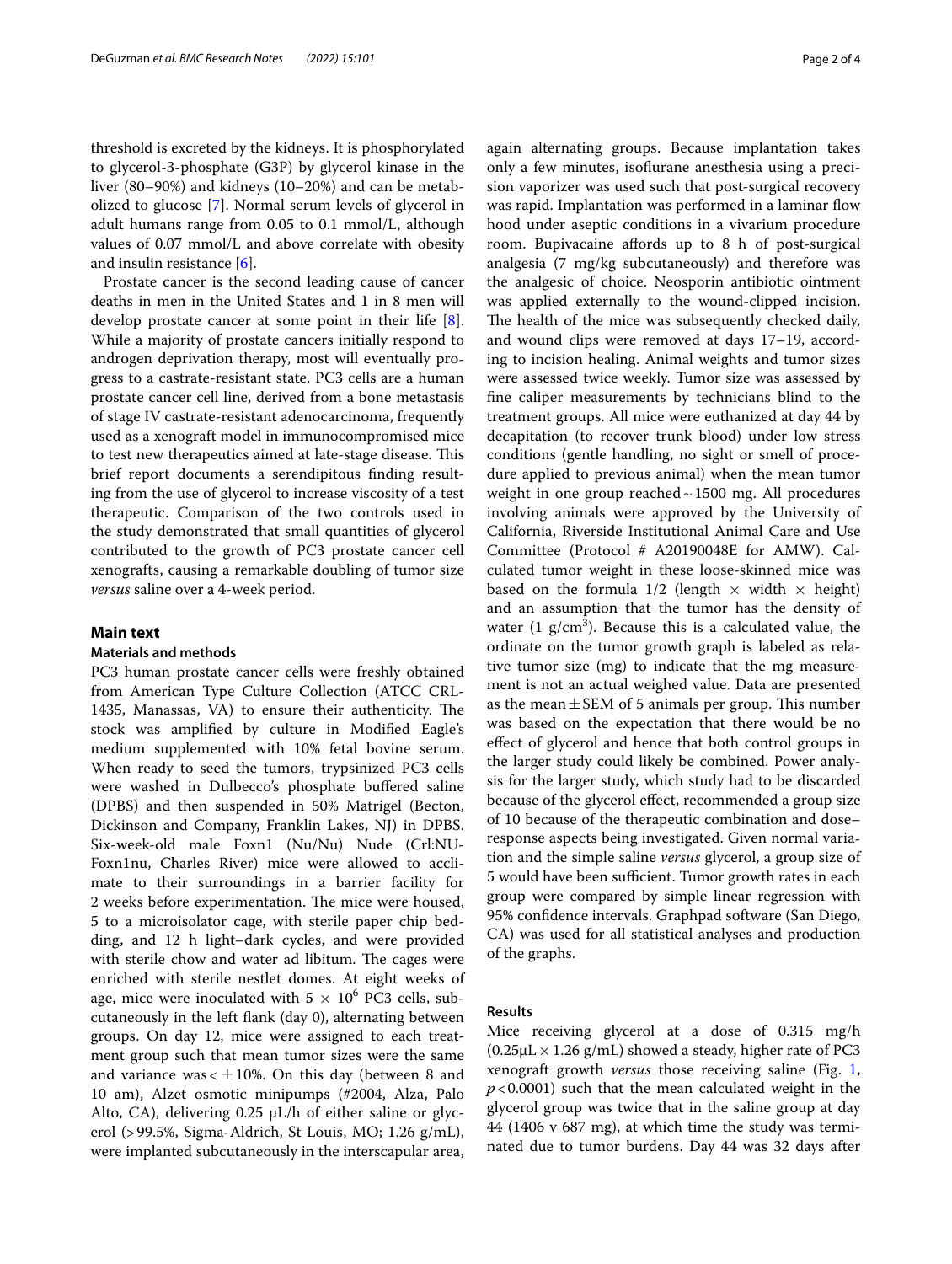



<span id="page-2-0"></span>pump implantation. Tumor growth rates in individual animals are presented as Fig. [2.](#page-2-1)

Mice in the saline group maintained their body weight (bw) throughout most of the trial, whereas those in the glycerol group lost weight over time (Fig. [3,](#page-2-2)  $p = 0.0008$ ), most likely as a result of increased tumor burden and resultant cachexia despite additional calories from the glycerol.

## **Discussion**

These results were a serendipitous finding from controls in a study where glycerol was being used to increase the viscosity of a solution delivered by Alzet minipump. The original assumption was that as a natural compound being delivered at a low dose, it would be a component of

<span id="page-2-1"></span>



<span id="page-2-2"></span>no consequence. However, delivery of glycerol caused the tumors to grow much more rapidly.

Our frst consideration as to mechanism was the conversion of glycerol to glucose and therefore the provision of extra glucose to the growing tumor. However, this explanation does not seem likely because the dose of glycerol was far below that necessary to result in an elevation of blood glucose after glycerol metabolism in the liver [\[9](#page-3-8)]. For example, administration of glycerol to normal mice at 2 g/kg (50 mg/25 g mouse) intraperitoneally results in a peak glucose level of 60  $mg/dL$  at 45 min [\[9](#page-3-8)]. This dose is  $\sim$  150 fold the dose provided per hour in our study and the resultant glucose level was still only 60 mg/dL. Even with continuous infusion rather than a single injection, it therefore seems unlikely that the concentration of glycerol in our study would have signifcantly increased circulating glucose. An alternative mechanism may be suggested by a recent publication showing that aggressive human prostate cancers have increased expression of G3P phosphatase (G3PP) [\[10](#page-3-9)]. This G3PP converts G3P to free glycerol (akin to our administered glycerol), which in turn reduces toxic oxidative stress within the tumor, thereby allowing greater tumor growth.

Probably the best illustration of how the dose in our study compares to one potential dietary source is the documentation that Duvel beer contains 227 mg/dL glycerol (white wine can contain 469 mg/dL) [\[11](#page-3-10)]. Assuming consumption of 500 mL of beer during a 1-h period, this would amount to a dose of 15.1 mg/kg bw/h in a 75 kg male. Rounding to a 25 g mouse, the dose used in our study was  $16.4 \text{ mg/kg}$  bw/h. These calculations suggest that the concentration of glycerol in foods and beverages could contribute to more rapid progression of prostate